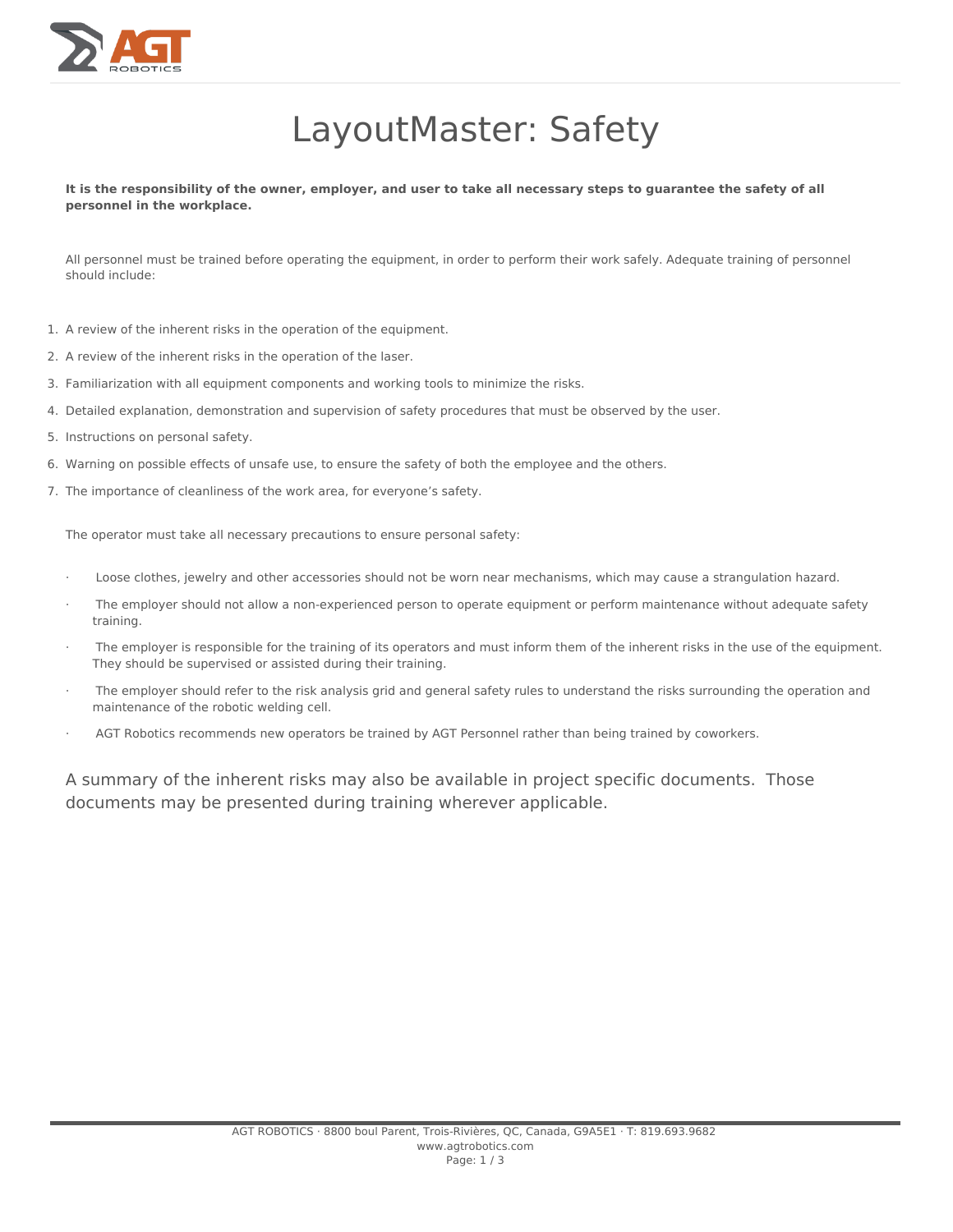

| ATTENTION        | <b>SAFETY</b><br>Do not operate this system without receiving proper training and fully<br>understanding this manual.                                                                                                                                                                  |
|------------------|----------------------------------------------------------------------------------------------------------------------------------------------------------------------------------------------------------------------------------------------------------------------------------------|
|                  | LASER<br>Class 2 visible-light lasers are considered safe for unintentional eye<br>exposure, because a person will normally turn away or blink to avoid the<br>bright light. Do NOT deliberately stare into the beam -- this can cause injury<br>to the retina in the back of the eye. |
| ATTENTION        | <b>OPERATION</b><br>Operator is responsible for all workers safety. Always make sure there is no<br>one in the cell before starting up or running the system. Working around<br>the welding cell can be dangerous; always wear proper PPE. The cell can<br>project particles.          |
| <b>ATTENTION</b> | <b>HOT PARTS AND COMPONENTS</b><br>Hot equipment and hot parts result from the welding cell, always wear heat<br>protection equipment when you inspect or handle parts.                                                                                                                |
| ATTENTION        | Arc Flash<br>NEVER stare at the welding arc without proper mask or shield<br>Always use appropriate PPE<br>Safety goggles block UV (polycarbonate                                                                                                                                      |
|                  | <b>SLIPPERY FLOOR</b><br>The use of cutting lubricant can cause a slippery floor. Always clean the floor<br>before entering the production cell and be alert.                                                                                                                          |
|                  | <b>Pinch Points</b><br>The system has optional motorized rotators. Pinch points are<br>present. Always wear proper PPE and be careful when working near<br>motorized equipment.                                                                                                        |
| ATTENTION        | <b>SHARP EDGES</b><br>Some parts and particles can cause scratches and body injuries. Always<br>wear PPE. During intervention in the production cell, take care of yourself<br>and always pay attention to potential dangers.                                                          |